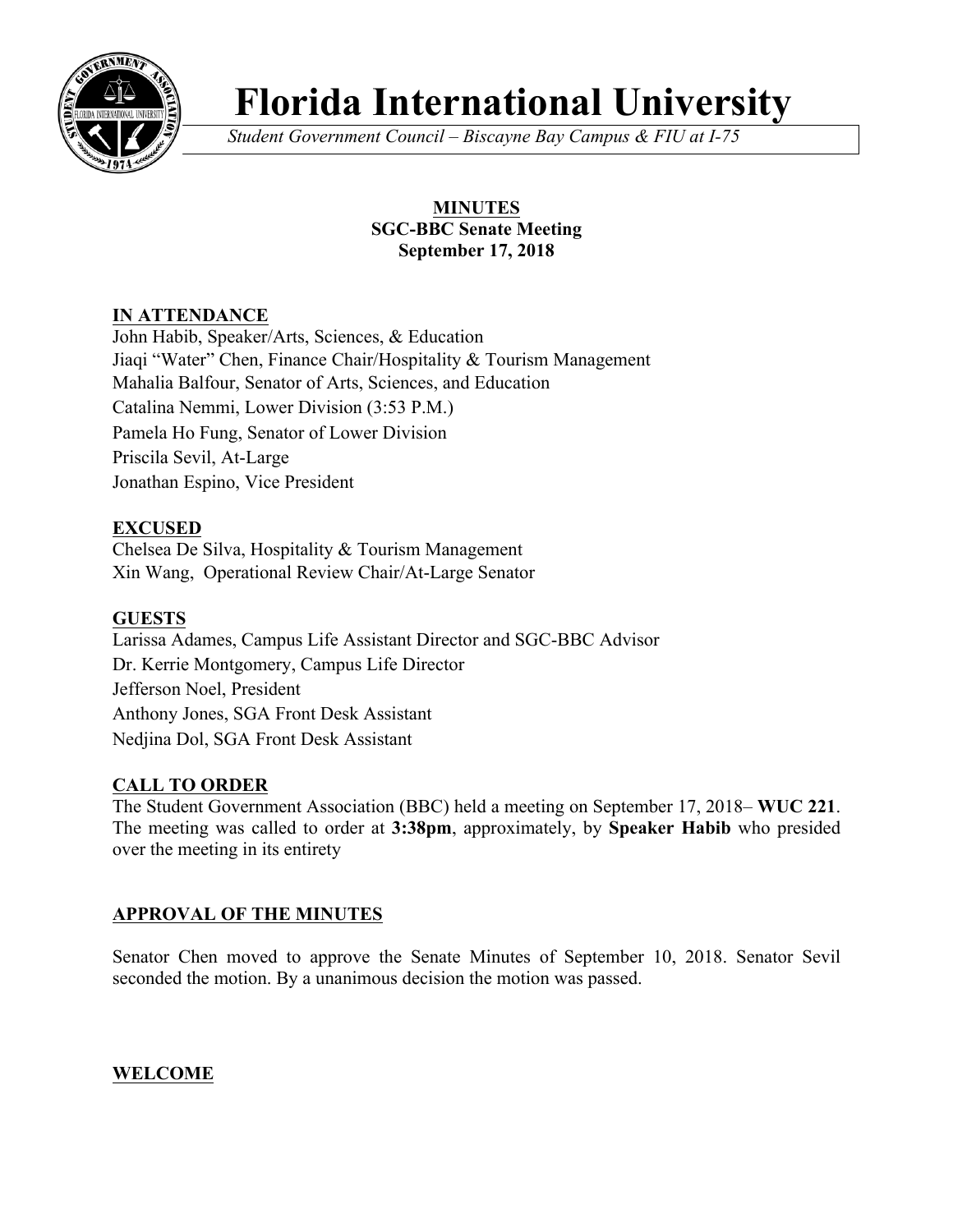Speaker Habib welcomed the council to the senate meeting stating, "I hope that you all are having a blessed day."

## **SPEAKER REPORT**

Speaker Habib…

- Informed the senate that there were still some legislative documents that needed to be sent out and that he is in the process of adding more information to them before sending them out to everyone.
- Reminded the senate that it's their responsibility to read over the legislative documents once they are sent out and to please leave comments on the document where they have any questions or are not entirely sure about what it is that they read.
- Informed the council that he will send out the Resolutions, Bills, Quarm, and other SGA documents once the legislative documents were sent out and everyone had a chance to go over them.
- Reminded the senate about the Senator Resolution Homework stating, "We need to make sure that we are getting back on track with the Senator Resolution Homework, there are still over 50 resolutions to go over."

## **VICE PRESIDENT REPORT**

Vice President Espino…

- Updated the senate about the Pharmabox, stated that he is currently waiting on a response from Kenia Junco regarding the possible locations of the Pharmabox and will email the possible locations out to the council once he has them.
- Updated the senate on the Mangrove Wall stating, "The Chief Justice and I met with Ed Furnace, Andrea Ramos, and Shalimar Moreno in the morning to discuss the Mangrove Wall and some logistics. We also discussed the possibility of having two murals, one at the bottom and one on the top, in order to deter people from being able to reach and pick up the mangroves. Furthermore, we've decided that the structure will be reflective of the mangroves and we will still be using the recycled water bottles from the "Day on the Bay" Event, so the mangroves will be kept in the water bottles with gravel and water."
- Updated the senate on Zen Garden, informing the senate that the Mangrove Wall area will become the Zen Space and if anyone is interested in helping him on this project, to please reach out to him. Also, the space by the Reflexology Path will have flowering plants and aromatic herbs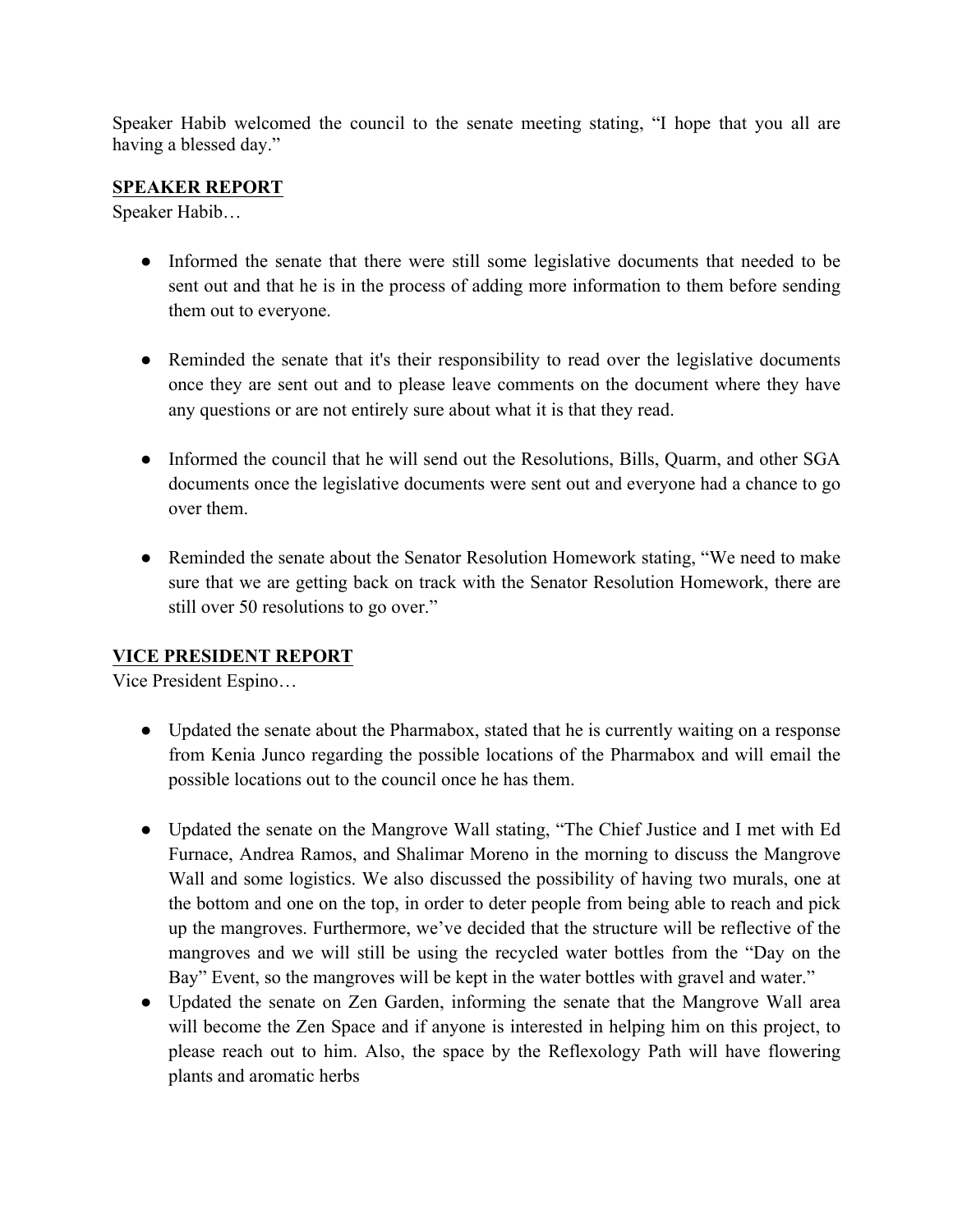- Updated the senate on Fitness Path stating, "I was suppose to go to a meeting last week but no one ever followed up with me with a location for the meeting However, I will be reaching out to Dr. Desantis for that."
- Informed the senate that he has sent out to them the time frames for when he is available for his one on one meetings with the senate and for them to please look over them and select a time that works best for them to have their one on one meeting.

## **FINANCE CHAIR REPORT**

Senator Chen…

• Informed the senate that there were no updates at the moment

## **RLJ REVIEW REPORT**

Senator Ho Fung…

• Informed the senate that there were no updates at the moment

## **INTERNAL AFFAIRS CHAIR REPORT**

Senator Sevil…

- Informed that senate that a lot of council members forgot to clock out of the office last week, and stressed the importance of clocking out of the office.
- Informed the council that starting this week, "If you forget to clock out you will not receive any of those hours at all, I will be sending out an email to everyone regarding this matter later today."

## **ADVISOR REPORT**

Ms.Adames…

- Informed the senate that the office is going to have a student intern from Embrace (FIU) Panther LIFE Program) named Winston who will be helping around the office Wednesday through Friday, from 9:00-12:00.
- Reminded senate that we will be decorating the office for homecoming and we need all the help we can get to assist us in decorating the office and to please see her if you would like to help out.

## **OLD BUSINESS**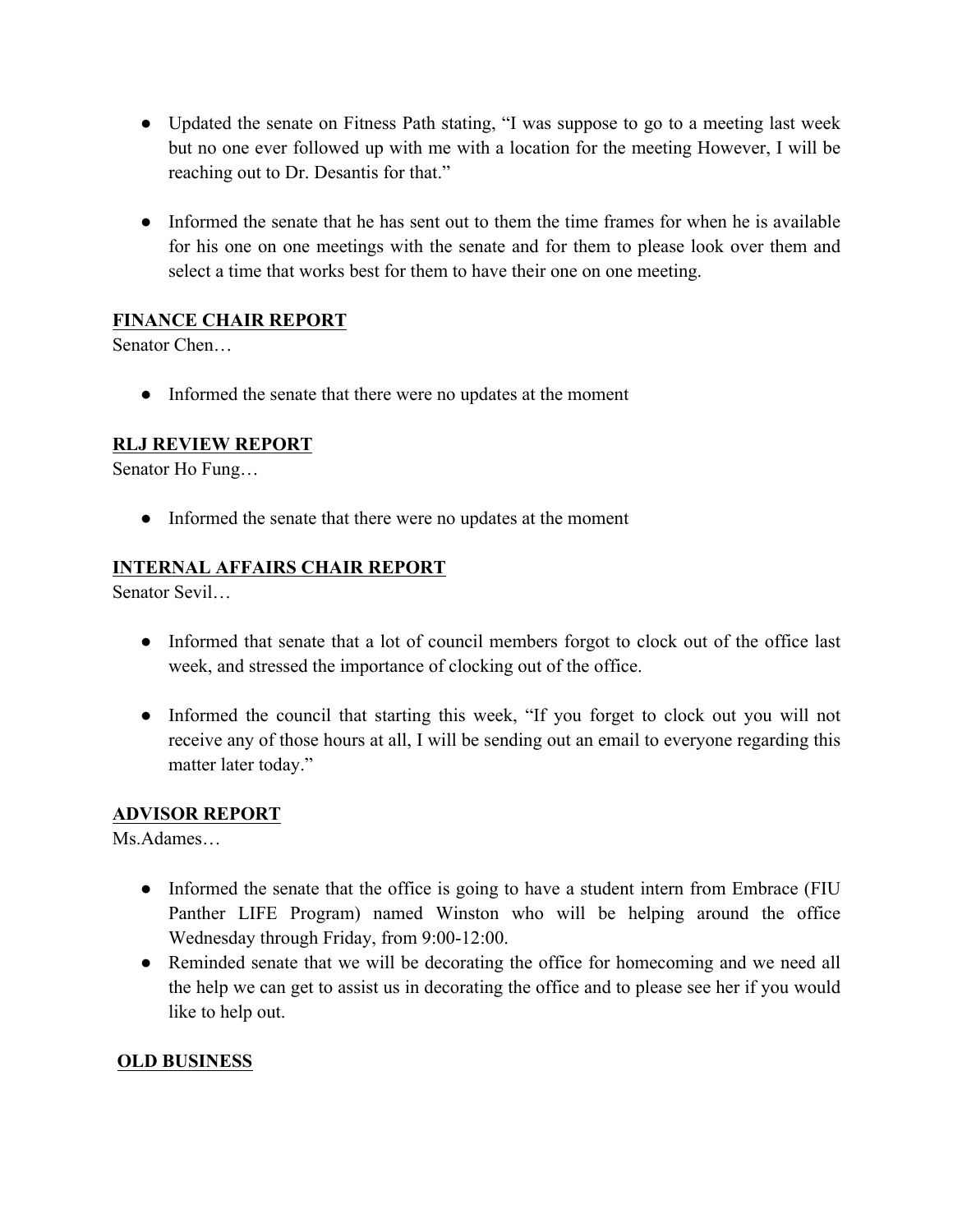#### **A. Approval of the Minutes**

The senate reviewed the minutes of September 10, 2018.

The motions regarding the approval of the minutes are found under "APPROVAL OF MINUTES"

#### **NEW BUSINESS**

## **A. Chair Nominations**

| Speaker | Habib | opened | the | floor | for | chair | nominations. |
|---------|-------|--------|-----|-------|-----|-------|--------------|
|         |       |        |     |       |     |       |              |

Senator Balfour nominated herself for position of Student Advocacy Chair. Senator Chen seconded the nomination.

Speaker Habib opened the floor for 2 minutes of presentation followed by 2 minutes of Q/A. Senator Balfour presented herself and why she should be appointed to Student Advocacy Chair. The senate asked questions regarding Senator Balfour's appointment to Student Advocacy Chair. Senator Balfour answered the questions accordingly.

Senator Ho Fung moved to appoint Senator Balfour to position of Student Advocacy Chair. Senator Chen seconded the motion Roll Call Vote:

John Habib–Yay Mahalia Balfour-Yay Jiaqi "Water" Chen–Yay Pamela Ho Fung-Yay Catalina Nemmi–Abstain Priscila Sevil-Yay

By a vote of 5/0/1, Senator Balfour was appointed to Student Advocacy Chair.

## B. **Committees**

Speaker Habib reviewed the committees document with the senate, making sure to go over all of the chair positions and requirements to make each committee complete.

Speaker Habib explained to the senate each of the committees functions and their purpose.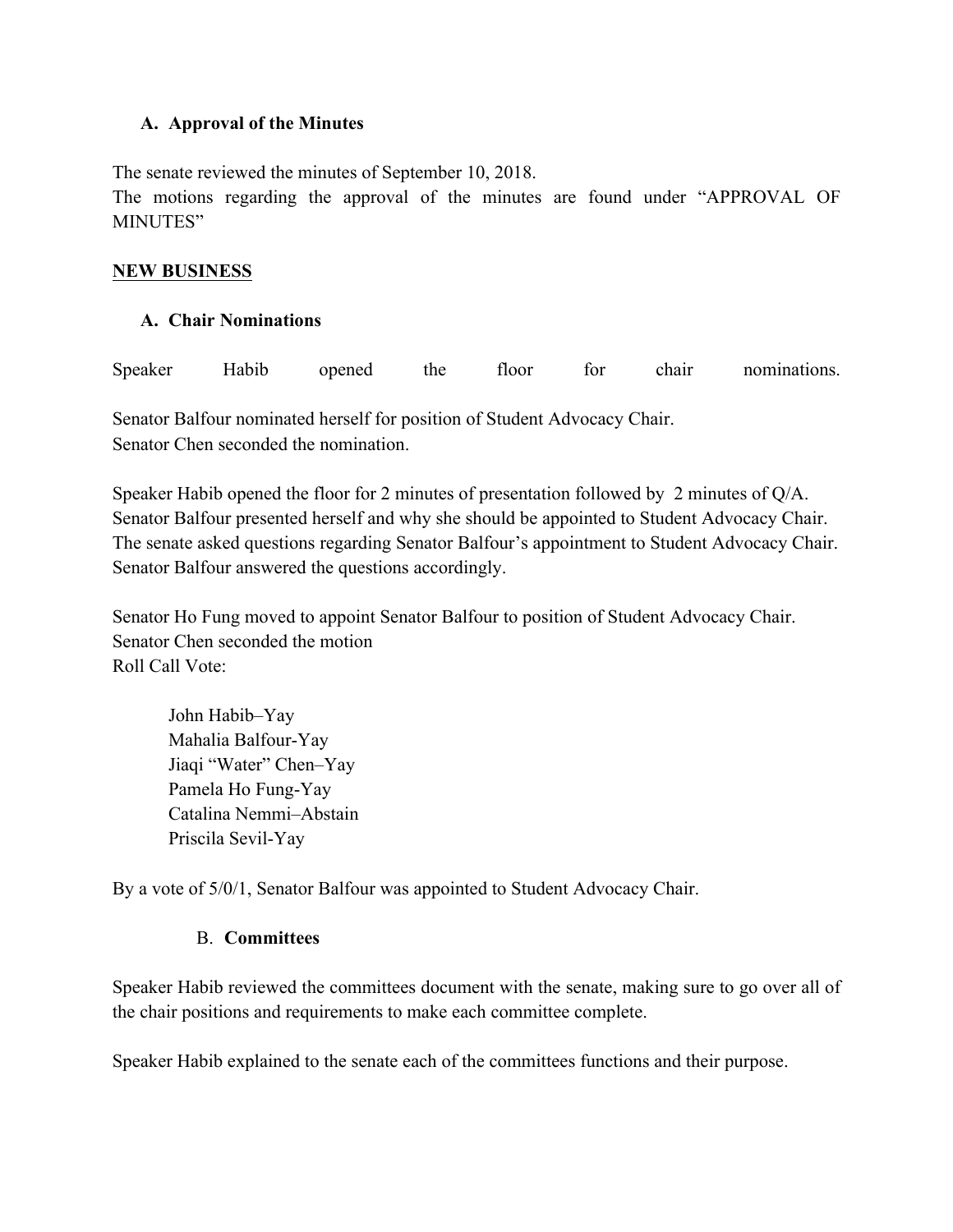Speaker Habib reminded the senate that each senate member must be in at least two committees unless they hold a chair position, then they are only required to be a part of one other committee. He also stated that he will be checking to see who is not part of at least two committees before the next senate meeting.

Speaker Habib requested that all committee chairs please meet with their committees this week and to have an established report of that meeting ready for the next Monday senate meeting.

The senate asked Speaker Habib and Vice President Espino questions regarding chair positions and committees.

Speaker Habib and Vice President Espino answered accordingly.

Speaker Habib reinstated the importance of being a part of at least two committees and stated that he would like to see everyone in at least two committees by this upcoming Wednesday.

# **DISCUSSION**

## **A. SGC-MMC Controversy**

Speaker Habib opened the discussion by making sure that everyone was aware of the controversy regarding the SGC at MMC and stating that he wanted to end this discussion by 4:20 PM.

Speaker Habib briefly educated the senate on how what you say and do in public can be used against you and to please be mindful of what you say in do in the public eye.

Speaker Habib briefly talked about what was written in the Panther Now article and the senate began to discuss the SGC-MMC controversy:

Senator Balfour, "Where can you find further information about the SGA meetings at MMC?" Vice President Espino, "PantherConnect."

Ms.Adames, "I strongly suggest that you all stay as neutral and professional as possible during this whole controversy and just trust the process."

Dr.Montgomery, "You all should take the time to review the FIU SGA statutes and see what the impeachment process is so that you all can be educated about it. This way you all can trust the process like Ms.Adames said but you can also be educated about what that process looks like."